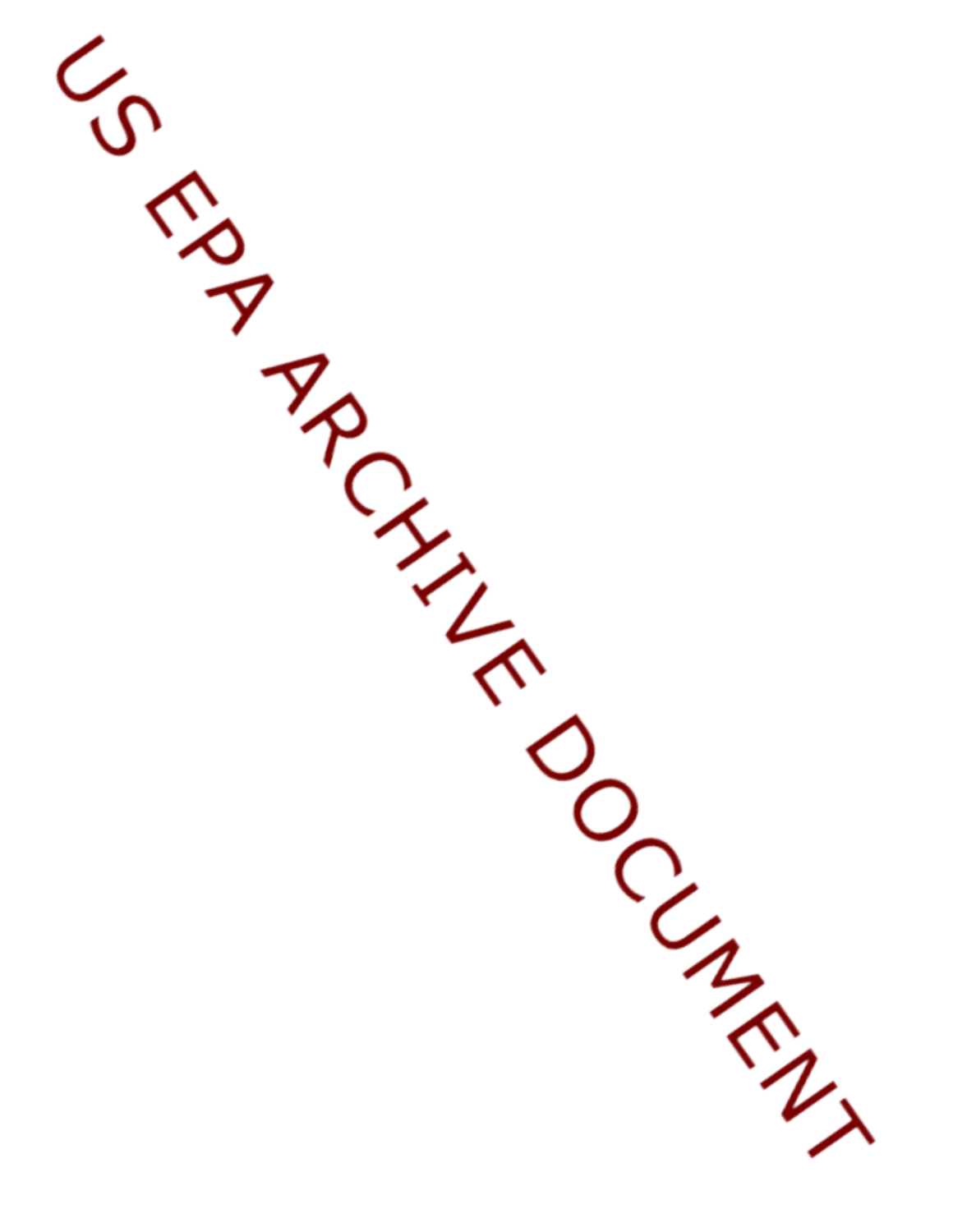# **Assessing EPA's Federal Advisory Committee Act Committees Background Information for EPA Staff**

#### **Introduction**

Enclosed are five questionnaires for EPA staff to use in generating feedback on the effectiveness of EPA-supported Federal Advisory Committee Act (FACA) Committees, and the effectiveness of any FACA process. The questionnaires are a component of the evaluation section in the *Framework for Implementing EPA's Public Involvement Policy*. The questionnaires are for people who regularly attend FACA meetings and for EPA staff and contractors who facilitate and/or participate in the FACA process over a period of time. The *first and second questionnaires* (one for FACA participants and one for EPA staff/contractor) focus on the effectiveness of specific FACA meetings. The *third and fourth questionnaires* (one for FACA participants and one for EPA staff/contractor), which should be administered once or twice a year as needed, focus on FACA participant and EPA/contractor perspectives on the FACA's success. The *fifth questionnaire*, which should be administered once or twice a year as needed, focuses on the perspectives of the FACA EPA Designated Federal Official (DFO) regarding the effectiveness of FACA committee outputs for EPA purposes.

#### **What is a FACA Committee?**

When EPA seeks advice or recommendations from a group that includes one or more individuals who are not federal government employees, the Agency should determine whether the Federal Advisory Committee Act (FACA), 5 U.S.C. App. 2, applies. EPA staff should consult with the Office of General Counsel or the Office of Regional Counsel to make that determination. FACA requires, among other things, that such groups be chartered, have a balanced membership, hold open meetings and make written materials available to the public. EPA staff should contact the Committee Management Officer in the Office of Cooperative Environmental Management for advice on complying with the FACA requirements. The primary function of a FACA committee is to provide advice and recommendations to federal officials. FACA committees also can provide a forum for addressing issues, promoting constructive dialogue among the various interests represented on the group, and enhancing community understanding of the Agency's action. EPA FACA committees address a wide variety of scientific, technical and policy issues.

### **How can the FACA questionnaires be useful to you?**

Use of the questionnaires should make the process of gathering feedback for your public involvement activity easier for you to implement directly, without spending contract dollars. These questionnaires should help Agency staff better understand what worked well and what improvements they can make prior to conducting future FACA meetings or staffing another FACA process. Specifically, the questionnaires can help EPA staff understand participant perspectives regarding pre-session preparation, clarity of objectives, facilitator effectiveness, EPA support, and value of participation. Once summarized, Agency staff can use the data to assess if goals were met, make modifications if necessary, and compare progress over time. This feedback should help you to better understand whether a particular FACA committee is working out well, whether you are missing opportunities for improvement, or whether you need to address certain problems. Once you have summarized the data, Agency staff can assess whether they met goals, make modifications, and compare progress over time.

### **When should I use the questionnaires?**

You can use the *first and second questionnaires* (one for participants and one for EPA staff/contactor) after every meeting or every couple of meetings. Use the *third and fourth questionnaires* (one for participants and one for the EPA FACA DFO) once or twice a year,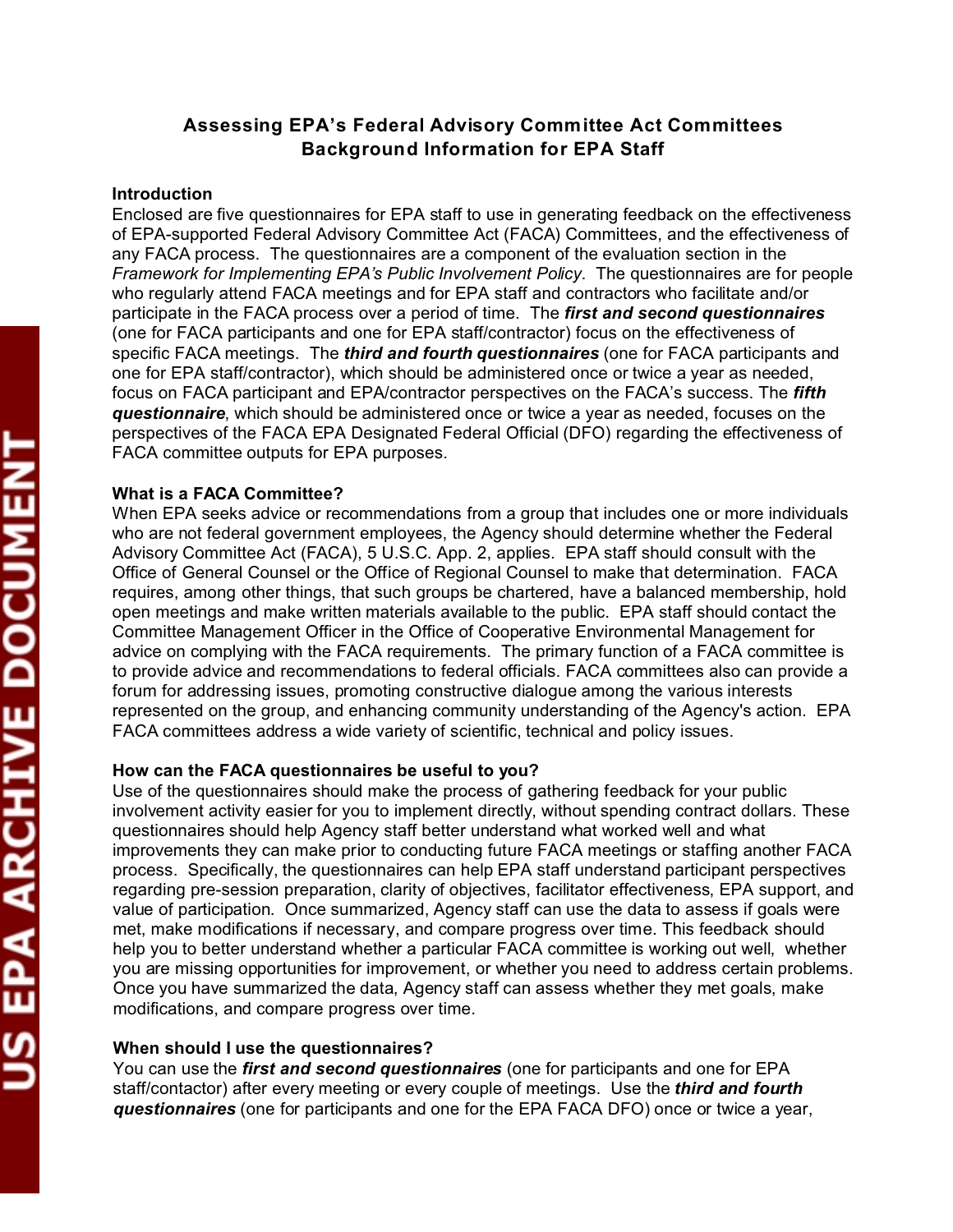depending on the level of activity of the FACA. Use the *fifth questionnaire* to gain perspective on the effectiveness of various FACA committee outputs. The questionnaires may also be helpful in situations where a particular problem hinders the successful working of the group. They may be especially useful when EPA seeks advice from a FACA that needs particularly effective support to gel quickly and develop findings. It is ultimately up to you, however, to decide when to use them. The key is to use the questionnaires to the extent that they provide you with valuable information and improve your ability to design and implement more effective FACA committee processes in the future.

#### **Are the questionnaires in compliance with the Paperwork Reduction Act?**

Yes. The *questionnaires one through four* were cleared with the Office of Management and Budget (OMB) under ICR #2151.01, OMB Control No: 2010-0039. This clearance will allow EPA to collect information (via the questionnaires) from more than nine non-federal entities. The *fifth questionnaire* does not need OMB approval (since it is designed for federal entities), and is ready for use.

### **Who designed these questionnaires?**

The Evaluation Task Group of EPA's Public Involvement Workgroup designed these questionnaires after consulting with EPA staff who are regularly involved in working with FACA committees.

# **What should I when preparing to administer a questionnaire?**

See "Checklist for Administering the Questionnaire."

# **What do I do with the questionnaire data once the forms are returned?**

As soon as you can, record and tabulate the responses you receive to each question on each survey in a format that works for you.Include the date, location, total number of respondents and which survey you used on the form. After each use of the same survey, check the past results so you can track improvement in the respondents' ratings.

On an annual basis, EPA must report use of the surveys to the Office of Management and Budget. Just before Thanksgiving, send a summary of your use of all the surveys to: bonner.patricia@epa.gov. Please note all the surveys used, the number of times you administered each, and the total number of respondents to each survey. If you have seen improved ratings, add a note about what you changed and what difference it made in not only the rating, but the activity itself. That way we will be able to track the use of the questionnaires, and learn from you what is and is not working well, and gauge whether and how the questionnaires are useful to your efforts to improve public involvement activities. If you have suggestions for additional surveys or changes to existing surveys, send those along too.

When it becomes available, you may collect, collate and analyze the data from the respondent forms using a pre-formatted Lotus 1-2-3 spreadsheet program. In addition, the spreadsheet program will allow you to summarize data over a period of time, making it easy to generate annual summary reports for your management. More information on how to use the program is available in the "Checklist for Administering the Questionnaire and Using Results" and within the Lotus 1-2-3 spreadsheet program.

### **How can I use the results?**

The completed questionnaires should provide you with information that can help you design improvements to activities and to your overall involvement process. Aggregated data should help